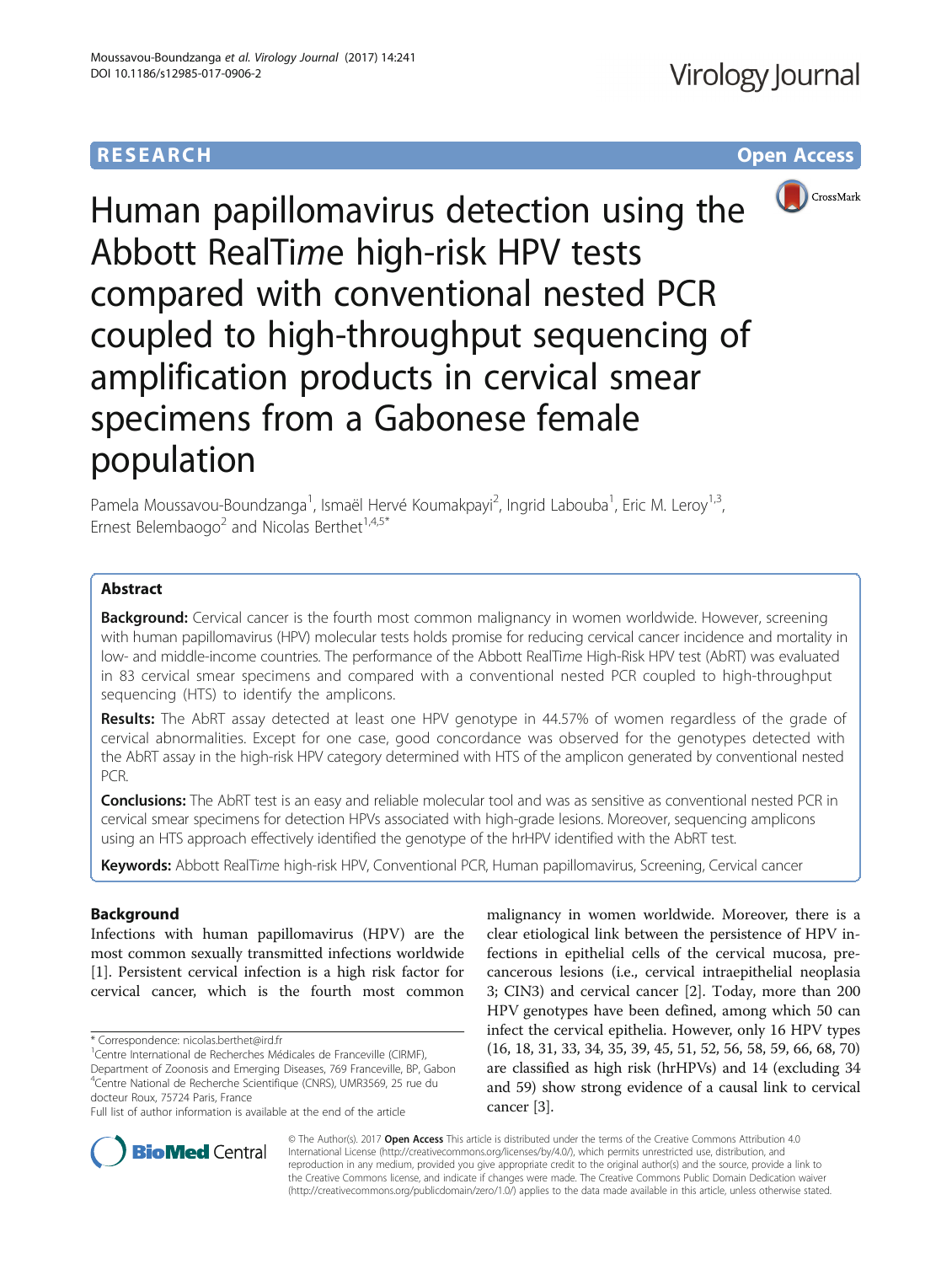Based on the clear causal link between hrHPVs and cervical cancer, the guidelines of the American Society for Colposcopy and Cervical Pathology recommend HPV DNA testing instead of cytology to carry out triage in a screened population. Molecular tests for HPV detection may be a good alternative to cytology for early screening because an HPV-negative result is sufficient to declare an extremely low risk of developing CIN3 or worse (CIN3+) for 5 years in contrast to a negative cytology result [[4](#page-6-0)]. Other recent studies have confirmed that HPV type identification has significantly higher sensitivity than cytology [[5\]](#page-6-0). Consequently, this higher sensitivity may be the reason behind an increase in the number of false positives, i.e. samples lacking high-grade lesions (CIN2+) [\[6](#page-6-0)]. Therefore, a single positive HPV test may be insufficient to identify women who run the risk of developing cervical neoplasia [[7\]](#page-6-0). In response to this caveat, Meijer et al. (2009) published novel guidelines for assessing the performance of a new HPV DNA assay. Molecular assays must detect hrHPV infections that are preferentially associated with CIN2+, and thus they should have at least 90% sensitivity with GP5+/6+ primers or the Hybrid Capture 2 (hc2) test [[8\]](#page-6-0). The hc2 test was approved by the United States Food and Drug Administration (FDA) as the gold standard for the detection of 13 hrHPV genotypes in 1999. However, this test has some disadvantages, including the non-discrimination of HPV16 or HPV18 from other hrHPVs and the absence of an internal control [[7](#page-6-0)]. Furthermore, the hc2 test is associated with crossreactivity of the probe mixture with untargeted HPV types [[7](#page-6-0)]. To overcome this limitation, new HPV DNA testing assays (Abbott, Wiesbaden, Germany; LG Life Science, Seoul, Korea, etc.) based on real-time PCR, have been developed and can distinguish HPV16 or HPV18 from other major hrHPVs, and some are currently approved by the FDA for clinical use [\[7](#page-6-0)]. These molecular tests are recommended by the Guideline Development Group for the screen-and-treat strategy because their contribution may be greater than visual inspection with acetic acid and/or Lugol's iodine (VIA/ VILI) to reduce cervical cancer and its related mortality. Moreover, their implementation in low- and middleincome countries may be easier than cytology-based screening programs [[9\]](#page-6-0). Furthermore, the quality of the molecular tests is not affected by most bacterial infections concomitant to the HPV infection. Finally, the level of technical training of the healthcare staff has only a minor impact on the performance of the test.

This study was based on the use of the Abbott RealTime High-Risk HPV (AbRT) assay for the detection of HPV in cervical cell samples of women with or without cervical abnormalities. The performance of the test was evaluated in regard to the detection of two main HPV genotypes, HPV16 and 18, and a panel of 12 hrHPVs, all constituting one single hrHPV category. HPV genotypes identified after sequencing amplicons generated by conventional nested PCR allowed us to determine the non-HPV16/non-HPV18 genotypes detected by the AbRT assay.

#### Methods

### Study subjects and cervical sample collection

Participating women were selected from a 960 patient cohort previously constituted from March 2013 to January 2014 during a cervical lesion screening program as part of a multi-center cross-sectional study carried out in two hospitals located in Libreville, Gabon [\[10](#page-6-0)]. A total of 87 women met both main inclusion criteria, i.e. were aged 25 years or older and presented cervical abnormalities in a VIA/VILI test. Ultimately, 83 women were included in this study and collected specimens were divided into five groups according to cytological analysis: normal (group 1,  $n = 50$ ), atypical squamous cells of undetermined significance (ASCUS, group 2,  $n = 12$ ), low-grade squamous intraepithelial lesions (LSIL, group 3,  $n = 7$ ), high-grade squamous intraepithelial lesions (HSIL, group 4,  $n = 7$ ) and carcinoma (group 5,  $n = 7$ ). Women infected by a low-risk HPV genotype — which cannot be detected by the AbRT assay were excluded.

#### DNA extraction from liquid-based cytology samples

DNA was extracted from exfoliated cells obtained from liquid-based cytology (LBC) using the DNeasy Blood and Tissue kit (Qiagen, Valencia, CA, USA) according to the manufacturer's instructions. DNA was quantified using the Qubit® dsDNA BR Assay kit with the Qubit 2.0 fluorimeter (Life Technologies, Carlsbad, CA, USA) primarily to confirm the previous DNA purification step.

#### Assays for HPV detection

The AbRT assay (Abbott Molecular, Des Plaines, IL, USA) was performed with the *m*2000rt automated analyzer according to the manufacturer's instructions. Detected HPVs were validated by genotyping a 150 bp fragment of the L1 HPV gene and discriminating between 14 hrHPVs: HPV16, HPV18 and a pool of 12 other hrHPVs (HPV 31, 33, 35, 39, 45, 51, 52, 56, 58, 59, 66 and 68). PCR amplification included 5 μL of the extracted DNA sample along with the GP5+/6+ primers designed for use with a high-throughput sequencing approach (HTS): HTS-GP5+: 5′ tcg-tcg-gca-gcg-tca-gat-gtgtat-aag-aga-cag-TTG-TTA-CTG-TGG-TAG-ATA-CTA-C 3′; HTS-GP6+: 5′ gtc-tcg-tgg-gct-cgg-aga-tgt-gta-taa-gagaca-gGA-AAA-ATA-AAC-TGT-AAA-TCA-TAT-TC 3′) and corresponding HPV probes [[10\]](#page-6-0) (the lowercase letters in the primer sequences are the Illumina adapter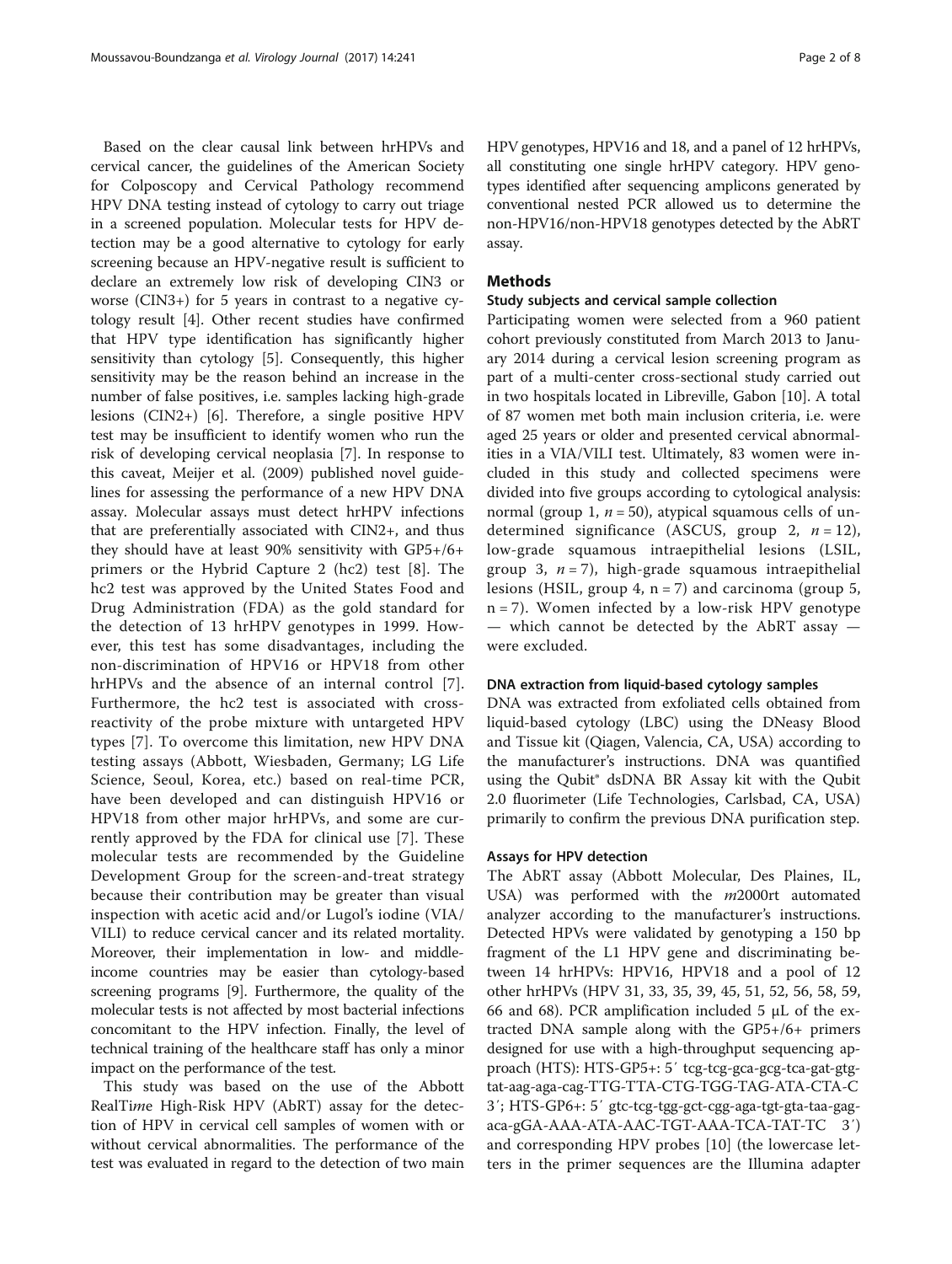sequences added to the 5′ end of the original GP5+ and GP6+ primers [[11\]](#page-6-0) shown in uppercase letters). A 136 bp fragment of human β-globin gene was coamplified as an internal control (Fig. 1).

In parallel, HPVs were also detected using an HTS approach based on the conventional HPV nested PCR. This PCR required both conventional MY09/11 primers (MY09, 5'-CGTCCMARRGGAWACTGATC-3′, and MY11, 5'-GCMCAGGGWCATAAYAATGG-3′, where  $M = A$  or C;  $R = A$  or G:  $W = A$  or T;  $Y = C$  or T [\[12](#page-6-0)]) and the HTS-adapted GP5+/6+ primers. For HPV nested PCR, 5 μL of each DNA sample was used for the first MY09/11 PCR and 2 μL of the MY09/11 PCR products was used for the second GP5+/6+ PCR. The sequencing of amplicons and the analysis of generated data were carried out as described previously [[10](#page-6-0)] (Fig. 1).

#### **Statistics**

Statistical analyses were performed using R software version 3.4.0. Cohen's Kappa value, a measure of agreement, was used to evaluate the concordance between the two HPV detection methods used here. The Kappa statistic varies from 0 to 1, with unity indicating perfect agreement.

### Results

### HPV distribution among normal and dysplastic lesions with the AbRT assay and conventional nested PCR

The AbRT assay detected at least one HPV genotype in 44.57% of women (37/83). The mean age of the women



who were positive for HPV DNA was 50 years. HPVs (genotypes 16 and/or 18 and/or other targeted hrHPVs) were identified in 26% (13/50) and 72.72% (24/33) of cases among women presenting normal and abnormal cytology, respectively. Moreover, the association between abnormal cytology and HPV infection was significant (*p* value 0.001; odds ratio,  $OR = 8.89$ ) and increased with the severity of the cervical lesions and the age of the patient ( $p < 0.05$ ). Although 10.81% (4/37) of the women were infected by at least two different categories of HPV (16 and/or 18 and/or other hrHPVs), HPV16 was the most frequently detected genotype, followed by other hrHPVs and HPV18 with detection rates of 52.63%, 39.47% and 21.05%, respectively.

The two methods used in this study demonstrated their ability to detect at least one hrHPV genotype (HPV16 or HPV18 or other hrHPV or a mix of several hrHPVs) among 100% (14/14) of the HSIL+ cases tested (Table 1). The nested PCR method detected more HPVs (56.5% versus 33.3%) among HSIL- samples than the AbRT assay (Table 1).

Among women presenting HSIL+ cervical abnormalities, HPV16 was detected by both methods in five cases of carcinoma and in five cases of HSIL (Table [2](#page-3-0) and Table [3,](#page-4-0) cases no. 1 to 10). For two carcinoma cases (Table [3](#page-4-0), cases no. 11 and 12), this genotype was only detected with the conventional nested PCR method. However, for these two cases, no discordant results for other detected genotypes (HPV18 and hrHPV for cases no. 11 and 12, respectively) were observed between the two methods. HPV18 was only detected with the AbRT assay in 50% (2/4) of cases in which it was identified with the nested PCR method (Table [2](#page-3-0) and Table [3\)](#page-4-0). For HSIL+ samples, the detection of genotypes HPV16 or HPV18 by both methods showed a moderate level of agreement of 85.71% with a Kappa value of 0.58 (Table [4\)](#page-5-0).

Regarding women with ASCUS, LSIL and normal cytology, HPV16 was detected in 14.5% (10/69) and 43.5% (30/69) of cases by the AbRT assay and the nested PCR method, respectively (Table [2](#page-3-0)). HPV18 was found in 10.1% (7/69) and 15.9% (11/69) of cases by the AbRT assay and the nested PCR, respectively (Table [2\)](#page-3-0). Among

Table 1 Comparison of HPV detection in high-grade lesions (HSIL+) between Abbott RealTime assay and conventional nested PCR

|                         | $HSIL+$  |    |
|-------------------------|----------|----|
|                         |          |    |
| Conventional nested PCR | 14       | 39 |
|                         | $\left($ | 30 |
| Abbott RealTime         | 14       | 23 |
|                         |          | 46 |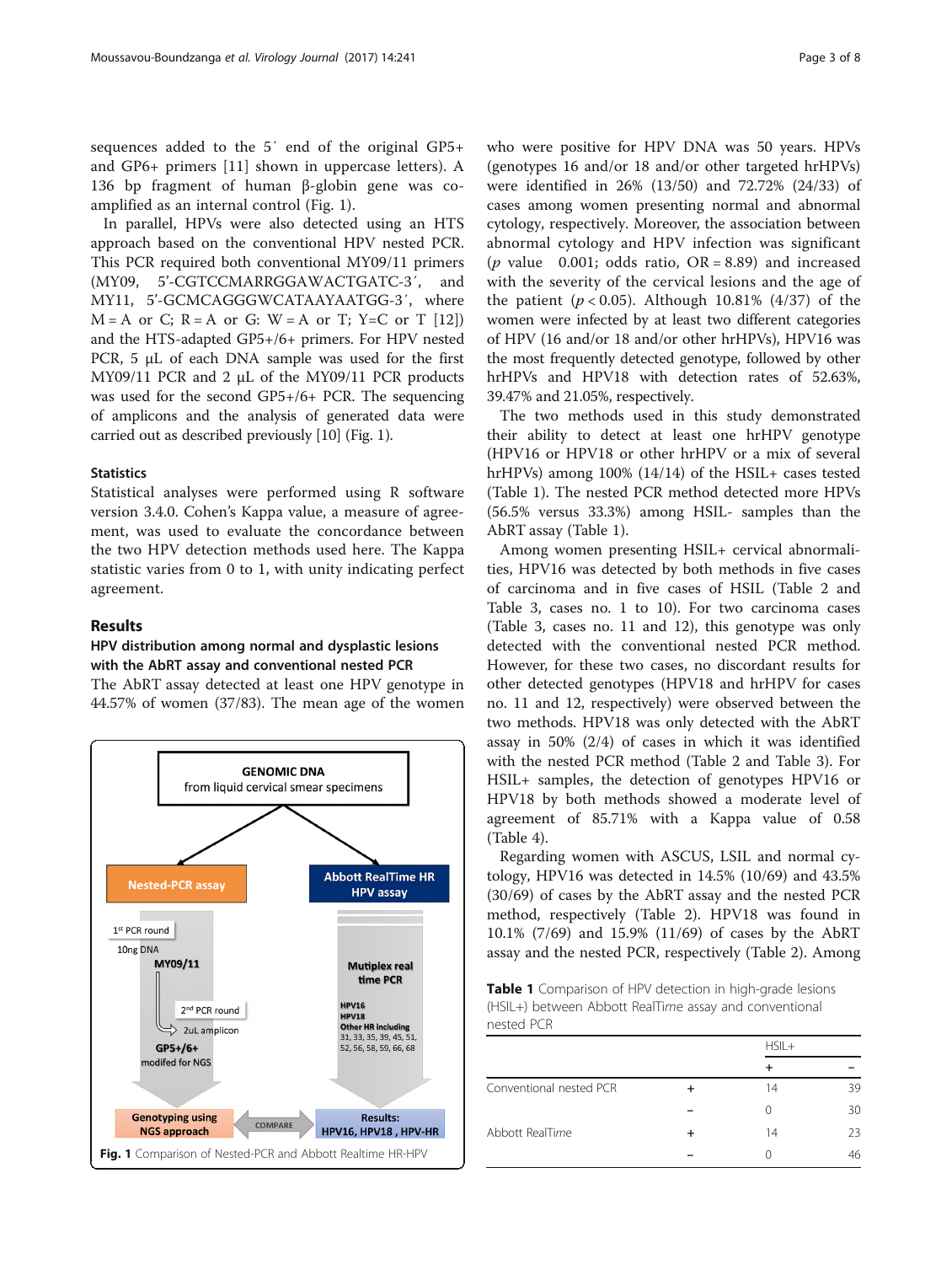| undetermined significance (ASCUS), low-grade lesions (LSIL) and nigh-grade lesions + (HSIL+) |                   |                  |              |                  |  |
|----------------------------------------------------------------------------------------------|-------------------|------------------|--------------|------------------|--|
| Assay                                                                                        | Normal $(n = 50)$ | ASCUS $(n = 12)$ | LSIL $(n=7)$ | $HSIL+ (n = 14)$ |  |
| Conventional nested PCR                                                                      | 24 (48%)          | $6(50\%)$        | 6 (85.71%)   | 14 (100%)        |  |
| HPV16                                                                                        | 21 (87.5%)        | 4(66.67)         | 4 (66.67%)   | 12 (85.71%)      |  |
| HPV18                                                                                        | 5(20.8%)          | 2(33.33)         | 1(16.67%)    | 3 (21.43%)       |  |
| Other high-risk genotypes                                                                    | 15 (62.5%)        | 1(16.67)         | $3(50\%)$    | 4 (28.57%)       |  |
| Abbott RealTime                                                                              | 13 (26%)          | 4 (33.33%)       | 6 (85.71%)   | 14 (100%)        |  |
| HPV16                                                                                        | 7 (53.85%)        | 2(50%)           | 2(33.33)     | 10 (71.43%)      |  |
| HPV18                                                                                        | 1 (7.69%)         | 2(50%)           | 1(16.67%)    | 2 (14.29%)       |  |
| Other high-risk genotypes                                                                    | 7 (53.85%)        |                  | 4 (66.67%)   | 3 (21.43%)       |  |

<span id="page-3-0"></span>**Table 2** Positive detection rate for each of the two tested assays according to cytological results: normal, atypical squamous cells of undetermined significance (ASCLIS) low grade lesions (CSU) and high grade lesions (CS undetermined significance (ASCUS), low-grade lesions (LSIL) and high-grade lesions + (HSIL+)

all cases in which HPV16 and HPV18 were detected, only six and five cases were detected by both methods, respectively (Table [3](#page-4-0)). For LSIL, the two tested methods for detecting HPV16 and HPV18 showed moderate (78.95%) and high agreement (94.74%), with kappa values of 0.54 and 0.82, respectively (Table [4\)](#page-5-0).

## Identification of hrHPV (non-HPV16 and non-HPV18) genotypes detected with the AbRT assay

Genotypes detected by the AbRT assay in the hrHPV category were compared with the results obtained from amplicons generated by the nested PCR method. The hrHPV category was detected in women presenting cytological abnormalities, with 14.28% (1/7), in 28.57% (2/7) and in 57.14% (4/7) of cases in carcinoma, HSIL and LSIL, respectively. Furthermore, the hrHPV category was also detected in 43.8% (7/10) of cases for women with normal cytology. Except for case no. 9, all HPV33 and HPV45 genotypes identified by PCR were also detected by the AbRT assay (Table [3,](#page-4-0) cases no. 10, 12 and 14) in HSIL+ samples. In case no. 9, HPV33 was only detected after sequencing the amplicon (Table [3\)](#page-4-0).

Among all the LSIL samples tested, four samples tested positive with the AbRT assay, but only two (cases no. 17 and 26) were identified by both methods. Two cases (no. 21 and 22) were not identified by nested PCR, whereas for case no. 20, the AbRT assay failed to detect HPV33, which was identified by nested PCR. Among samples with normal cytology, at least one hrHPV genotype was detected in 94.7% (18/19) of cases by nested PCR (Table [3](#page-4-0)). However, in only 38.9% of cases (7/18), the AbRT assay also indicated a positive signal for hrHPV. Unlike previous results for LSIL+ samples in which only one hrHPV genotype was detected each time, at least two hrHPV genotypes were detected in 22% of cases with normal cytology (Table [3](#page-4-0)). Finally, only the result for case no. 35 was discordant: the low-risk HPV72 genotype identified by nested PCR is not included in the hrHPV category detected with the AbRT assay.

# **Discussion**

This study describes the first use of the Abbott RealTime High-Risk HPV assay for HPV detection in cervical cell samples of women with or without cervical abnormalities from a Gabonese female population. Moreover, this assay was compared with the use of conventional nested PCR coupled to HTS, which identifies the exact hrHPV genotypes revealed with the AbRT assay. The real-time PCR method (AbRT assay) can detect a total of 14 different high-risk HPV genotypes whereas the conventional nested PCR that uses the primers MY09/11 and GP5+/6 + can amplify around 30 different low- and high-risk HPV genotypes [[13, 14\]](#page-6-0). The genotypes are assayed from DNA extracted from cervical smears whose cervical anomalies have been revealed by a VIA/VILI test and confirmed by cytology. Although the manufacturer recommends using the Abbott automaton (m200sp, Abbott Molecular) with this assay for HPV detection, extractions were performed manually as described in literature as a practicable alternative. In a recent study, Kocjan et al. (2012) showed that similar results are obtained for HPV detection from biological tissues of head-neck squamous cell cancers regardless of the extraction method used with the AbRT assay [[15, 16](#page-6-0)]. Moreover, we did not observe any differences in amplification intensity of the human β-globin (a housekeeping gene) between the AbRT kit and a classic qPCR protocol (data not shown).

In this study, the AbRT generally gave consistent genotyping results for the hrHPV screened in HSIL+ cases in comparison with the conventional nested PCR. These data are similar to other studies that compared the AbRT kit with this nested PCR method or with other molecular methods of HPV genotyping [\[15, 16\]](#page-6-0). However, nested PCR appears to be more sensitive than the AbRT kit for the detection of hrHPV in HSIL- cases (i.e. LSIL, ASCUS and normal) even if in most cases, at least one hrHPV genotype was detected by both methods (Table [3\)](#page-4-0). Given that the detection threshold of the AbRT assay is between 500 and 5000 genome copies,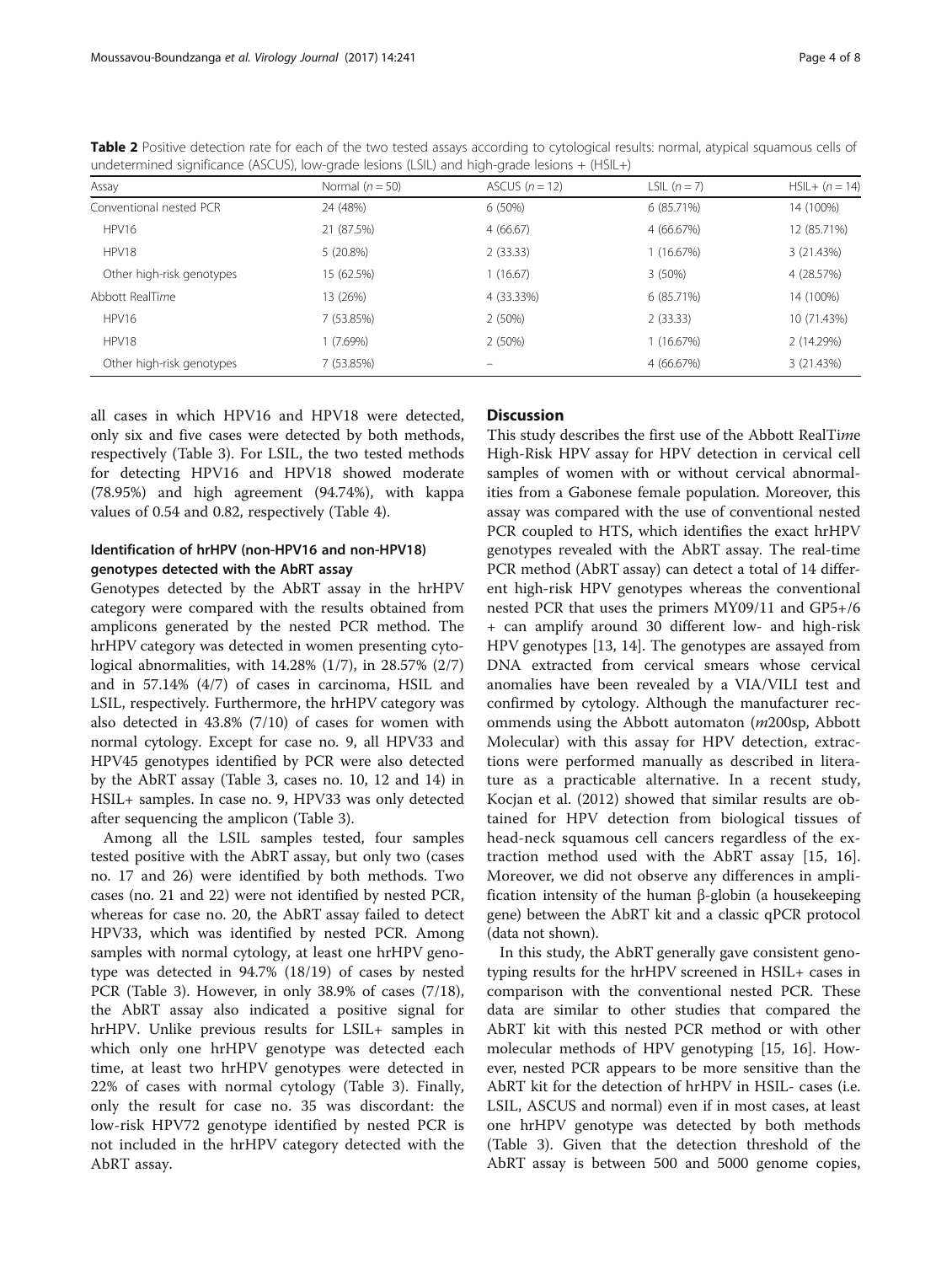| Case number    | PCR GP -HPV16 | AbRT - HPV16 | PCR GP -HPV18 | AbRT - HPV18 | PCR GP -hrHPV  | AbRT - hrHPV | Cytology                     |
|----------------|---------------|--------------|---------------|--------------|----------------|--------------|------------------------------|
| $\mathbf{1}$   | P             | P            | $\hbox{N}$    | $\mathsf N$  | $\hbox{N}$     | $\mathbb N$  | carcinoma                    |
| $\overline{2}$ | P             | P            | $\hbox{N}$    | $\mathbb N$  | $\hbox{N}$     | $\hbox{N}$   | carcinoma                    |
| $\mathsf 3$    | P             | P            | $\hbox{N}$    | $\hbox{N}$   | $\hbox{N}$     | $\mathbb N$  | carcinoma                    |
| 4              | P             | P            | $\hbox{N}$    | $\mathsf N$  | $\hbox{N}$     | $\mathbb N$  | carcinoma                    |
| 5              | P             | P            | $\hbox{N}$    | $\mathsf N$  | $\hbox{N}$     | $\hbox{N}$   | carcinoma                    |
| 6              | P             | P            | $\hbox{N}$    | $\mathsf N$  | $\hbox{N}$     | $\mathbb N$  | $\ensuremath{\mathsf{HSIL}}$ |
| 7              | P             | P            | $\hbox{N}$    | $\mathsf N$  | $\hbox{N}$     | $\mathbb N$  | $\ensuremath{\mathsf{HSIL}}$ |
| 8              | P             | P            | $\hbox{N}$    | $\mathsf N$  | $\hbox{N}$     | $\hbox{N}$   | $\ensuremath{\mathsf{HSIL}}$ |
| 9              | P             | P            | $\mathsf{P}$  | $\hbox{N}$   | 33             | $\mathbb N$  | $\ensuremath{\mathsf{HSIL}}$ |
| 10             | P             | P            | $\hbox{N}$    | $\hbox{N}$   | 33             | $\mathsf P$  | $\ensuremath{\mathsf{HSIL}}$ |
| 11             | P             | $\hbox{N}$   | $\mathsf P$   | $\mathsf P$  | $\hbox{N}$     | $\mathbb N$  | carcinoma                    |
| 12             | P             | $\hbox{N}$   | $\hbox{N}$    | $\hbox{N}$   | 45             | $\mathsf P$  | carcinoma                    |
| 13             | $\mathsf N$   | $\hbox{N}$   | $\mathsf P$   | $\mathsf P$  | $\hbox{N}$     | $\mathbb N$  | $\ensuremath{\mathsf{HSIL}}$ |
| 14             | $\hbox{N}$    | $\hbox{N}$   | $\mathsf P$   | $\mathsf N$  | 33             | $\mathsf P$  | $\ensuremath{\mathsf{HSIL}}$ |
| 15             | P             | P            | $\hbox{N}$    | $\mathsf N$  | $\hbox{N}$     | $\mathbb N$  | $\ensuremath{\mathsf{LSIL}}$ |
| 16             | P             | P            | $\hbox{N}$    | $\mathsf N$  | $\hbox{N}$     | $\mathbb N$  | $\ensuremath{\mathsf{LSIL}}$ |
| 17             | P             | P            | $\hbox{N}$    | $\mathsf N$  | 58             | $\mathsf P$  | $\ensuremath{\mathsf{LSIL}}$ |
| 18             | P             | P            | $\hbox{N}$    | $\mathsf N$  | $\hbox{N}$     | $\mathbb N$  | LSIL                         |
| 19             | P             | $\hbox{N}$   | $\hbox{N}$    | $\mathsf N$  | $\hbox{N}$     | $\mathbb N$  | $\ensuremath{\mathsf{LSIL}}$ |
| 20             | P             | $\hbox{N}$   | $\hbox{N}$    | $\mathsf N$  | 33/32          | $\hbox{N}$   | $\ensuremath{\mathsf{LSIL}}$ |
| 21             | P             | $\hbox{N}$   | $\hbox{N}$    | $\mathsf N$  | $\hbox{N}$     | $\mathsf P$  | LSIL                         |
| 22             | P             | $\mathsf N$  | $\hbox{N}$    | $\mathsf N$  | $\hbox{N}$     | $\mathsf P$  | $\ensuremath{\mathsf{LSIL}}$ |
| 23             | $\mathbb N$   | $\hbox{N}$   | $\mathsf P$   | $\mathsf P$  | $\hbox{N}$     | $\mathbb N$  | $\ensuremath{\mathsf{LSIL}}$ |
| 24             | $\mathsf N$   | $\hbox{N}$   | P             | $\mathsf P$  | $\hbox{N}$     | $\mathbb N$  | $\ensuremath{\mathsf{LSIL}}$ |
| 25             | $\mathsf N$   | $\hbox{N}$   | $\mathsf{P}$  | $\mathsf P$  | $\hbox{N}$     | $\mathbb N$  | $\ensuremath{\mathsf{LSIL}}$ |
| 26             | $\mathbb N$   | $\hbox{N}$   | $\hbox{N}$    | $\mathsf N$  | 33             | $\mathsf P$  | $\ensuremath{\mathsf{LSIL}}$ |
| $27\,$         | $\mathbb N$   | $\hbox{N}$   | $\mathsf P$   | $\mathsf N$  | $\hbox{N}$     | $\mathbb N$  | $\ensuremath{\mathsf{LSIL}}$ |
| 28             | P             | $\mathsf N$  | $\hbox{N}$    | $\mathsf N$  | 31             | $\mathbb N$  | normal                       |
| 29             | Ρ             | $\hbox{N}$   | $\hbox{N}$    | $\mathsf N$  | 33             | $\mathbb N$  | normal                       |
| 30             | $\mathbb N$   | $\hbox{N}$   | $\hbox{N}$    | $\mathsf N$  | 33             | P            | normal                       |
| 31             | P             | $\mathsf N$  | $\hbox{N}$    | $\mathsf N$  | 33             | P            | normal                       |
| 32             | $\mathbb N$   | $\hbox{N}$   | $\hbox{N}$    | $\hbox{N}$   | 35             | P            | normal                       |
| 33             | P             | $\hbox{N}$   | $\mathsf P$   | $\mathsf P$  | 45             | $\hbox{N}$   | normal                       |
| 34             | $\mathbb N$   | $\mathbb N$  | $\mathsf N$   | $\mathbb N$  | 58             | $\mathbb N$  | normal                       |
| 35             | P             | P            | P             | $\mathbb N$  | $72\,$         | P            | normal                       |
| 36             | P             | N            | $\mathsf P$   | $\mathsf{N}$ | 33/35/45/58/72 | $\mathbb N$  | normal                       |
| 37             | P             | $\mathbb N$  | $\mathsf P$   | $\mathbb N$  | 33/45/58/72    | $\mathbb N$  | normal                       |
| 38             | P             | $\mathbb N$  | $\mathsf N$   | $\mathbb N$  | 33/45/72/81    | $\, {\sf P}$ | normal                       |
| 39             | P             | N            | $\mathsf N$   | $\hbox{N}$   | 33/58          | $\mathbb N$  | normal                       |
| 40             | P             | P            | P             | P            | 33/72          | P            | normal                       |
| 41             | N             | N            | $\mathsf N$   | $\mathsf{N}$ | 35/72          | $\mathbb N$  | normal                       |
| 42             | P             | $\mathbb N$  | $\hbox{N}$    | $\mathbb N$  | 45/72          | $\mathsf P$  | normal                       |
| 43             | P             | $\hbox{N}$   | $\hbox{N}$    | $\mathsf N$  | $\hbox{N}$     | $\mathbb N$  | normal                       |

<span id="page-4-0"></span>Table 3 Concordance between genotypes generated by conventional nested PCR (PCR GP) and the Abbott RealTime assay (AbRT) (P, positive; N, negative; hrHPV, high-risk HPV, a category including 12 different hrHPV genotypes)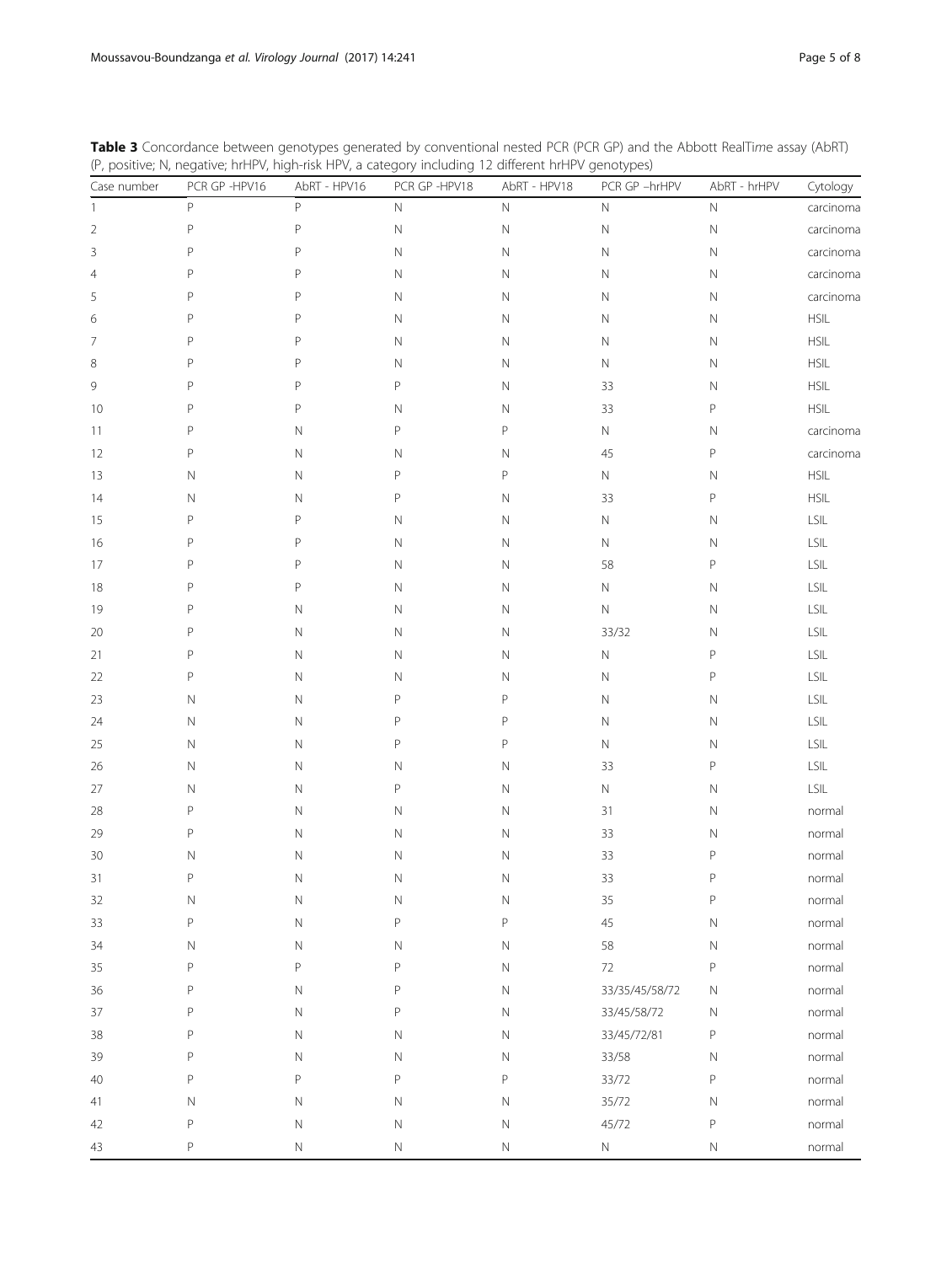<span id="page-5-0"></span>Table 4 Agreement (%) between the Abbott RealTime and conventional nested PCR assays for the detection of the HPV16 and HPV18 genotypes among high-grade lesions (HSIL+) and low-grade lesions (LSIL)

|       |                   | $HSII +$ | HSII - |
|-------|-------------------|----------|--------|
| HPV16 | Agreement         | 85.71    | 78.95  |
|       | Kappa coefficient | 0.58     | 0.54   |
| HPV18 | Agreement         | 85.71    | 94.74  |
|       | Kappa coefficient | 0.58     | 0.82   |

genotypes detected using both methods in this study may have a higher number of copies than this threshold [[17\]](#page-6-0), suggesting that cases for which only one genotype was detected by the nested PCR method contain fewer than 500 copies. However, this hypothesis remains to be tested because we have no data on the actual viral loads of our samples. Furthermore, although the correlation between the number of reads and viral load is not perfect, cases with genotypes detected by both methods were generally those with highest numbers of sequenced reads [[10](#page-6-0)]. Owing to the depth of sequencing with a minimum of several hundred thousand reads per sample, a minor HPV genotype can be detected if it is represented in at least 2% of the total reads [[10\]](#page-6-0). Therefore, in a given sample, HTS can unambiguously detect several genotypes whose relative proportions potentially vary [[18, 19](#page-6-0)]. Moreover, although the sequenced amplicon size was only 150 bp, this region of the L1 gene is highly amenable to molecular analysis, which can discriminate between the different HPV genotypes. Finally, the HTS approach for sequencing HPV amplicons may overcome the limit of direct amplicon sequencing using the Sanger method, which is simple to implement from a biopsy, but cannot be performed on DNA extracted from a (LBC) cervical smear, especially when the cytological grade is low or normal, due to the potential simultaneous presence of several HPV genotypes [\[20](#page-6-0)]. Although HPV genotyping assays using consensus or broad-spectrum primers are less sensitive than typespecific or targeted primers [\[21\]](#page-7-0), consensus PCR is less affected by competitive primer binding in mixed HPV infections. For instance, the presence of high viral loads of HPV16 or, in some cases, the presence of some hrHPVs can mask the HPV52 genotype in anogenital samples [[22](#page-7-0)] or inhibit the amplification and detection of HPV31 and 33 [[23\]](#page-7-0). Moreover, unfavorable amplification kinetics may occur when an HPV genotype belonging to the alpha-9 subgenus is in the presence of other genotypes (Iftner et al. (2016).

Several studies have shown that the sensitivity of the AbRT assay is similar to that of the hc2 test and that the specificity of detection of HPVs associated with the development and/or spread of CIN2+ can reach 92% [\[16](#page-6-0), [24, 25](#page-7-0)]. GP5+/6+ PCR has the same clinical performance as the hc2 test [[8\]](#page-6-0). However, the addition of the first nested PCR step with MY09/11 primers improves the sensitivity of the conventional PCR test, but leads to a decrease in its specificity for the detection of HPV genotypes shown to be associated with the development of HSIL+ into cancer [\[26](#page-7-0)]. Furthermore, the nature of the samples used in this study clearly influences the differences observed between the two methods. In contrast to samples from biopsies, LBC samples recover numerous superficial cells in addition to the cells located in a putative precancerous lesion. However, these superficial cells may be infected by the same hrHPV genotype or other hrHPV genotypes. The use of a sensitive HPV detection method may reveal these supplementary infections and not just the HPV implicated in the (pre)cancerous lesion. In effect, due to this high sensitivity, most studies on the clinical validation of HPV detection tests are carried out on FFPE tissue blocks, not LBC samples, and cytological results are generally confirmed by a histological analysis to confirm the grade of the observed lesion. Therefore, the differences between the two molecular methods for HPV detection are most likely due to the nature of the samples used in this study and may have led to variation in the performance of the test and the specificity of the AbRT compared with the data found in literature [[15,](#page-6-0) [24, 27](#page-7-0)–[29](#page-7-0)]. However, the use of LBC led to a better preparation of the sample associated with an enhanced quality of the cytological results. Recent studies have shown improved slide reading when LBC systems are used instead of conventional Pap smears in a routine clinical setting. Moreover, LBC using PreservCyt (Thinprep) has been approved by the FDA for molecular HPV tests [[30\]](#page-7-0). This FDA approval provides the opportunity to carry out two biological analyses from a single sample, a certain advantage in low-income countries or when the population has limited access to healthcare.

### Conclusions

This study on the performance of the AbRT assay shows that it is an easy and reliable molecular tool for HPV detection in HSIL+ LBC samples. However, as expected, the AbRT assay is less sensitive than conventional nested PCR for the detection of HPV in HSIL-. Moreover, the sequencing of amplicons using a HTS approach effectively identified the genotype of hrHPV detected with the AbRT assay. Finally, our data showed that the use of AbRT in co-testing with VIA/VILI in low-income countries holds promise as an interesting alternative to other combinations, such as VIA and cytology.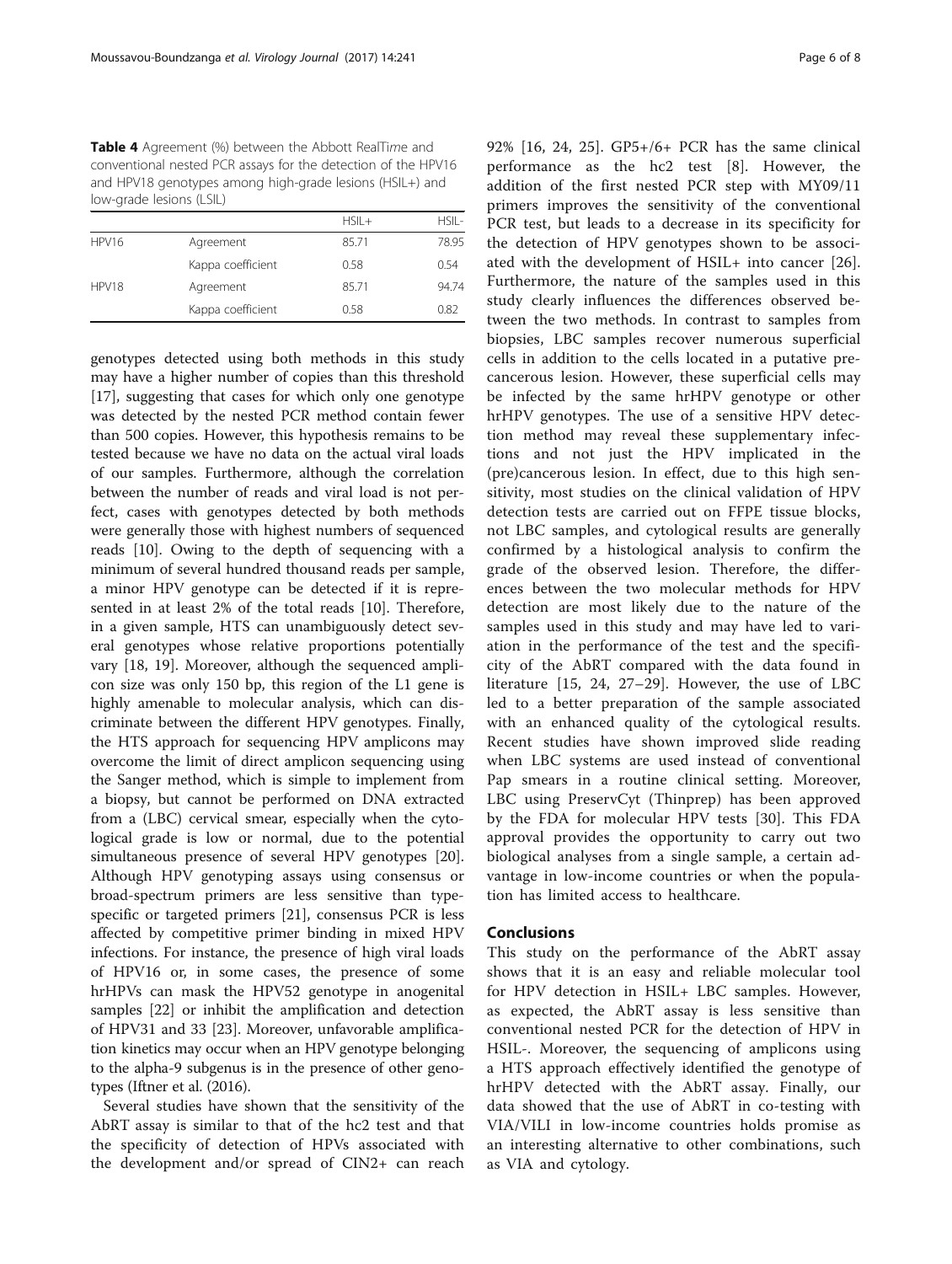#### <span id="page-6-0"></span>Abbreviations

AbRT: Abbott RealTime; ASCUS: Atypical squamous cells of undetermined significance; CIN: Cervical intra-epithelial neoplasia; FDA: Food and Drug Administration; FFPE: Formalin-fixed paraffin-embedded; HPV: Human papillomavirus; hrHPV: high-risk human papillomavirus; HSIL: High-grade squamous intraepithelial lesion; HTS: High-throughput sequencing; LBC: Liquidbased cytology; LSIL: Low-grade squamous intraepithelial lesion; VIA: Visual inspection with acetic acid; VILI: Visual inspection with Lugol's iodine

#### Acknowledgements

We would like to acknowledge Heïdi Lançon and Dr. Carolyn Engel-Gautier for her revision of English usage and grammar throughout the manuscript. The authors wish to thank all the Gabonese women who participated in this study and Nyangui Pongui Marcelle Flore for management of the patients included in this study.

#### Funding

This study was supported by the CIRMF. The CIRMF is supported by the Government of Gabon, Total-Fina-Elf Gabon, and the Ministère de la Coopération Française. The funders had no role in study design, data analysis or preparation of the manuscript.

#### Availability of data and materials

The datasets analyzed during the current study are available from the corresponding author on reasonable request.

#### Authors' contributions

NB conceived and designed the study. PBM performed all the molecular biology assays for HPV genotyping and performed the statistical analysis. All authors analyzed the data. PBM, IL and NB wrote the manuscript. NB, EL and IHK, EB were involved in the project implementation at the CIRMF and at ICL, respectively. IL and IHK critically read the manuscript. All authors read and approved the final manuscript.

#### Ethics approval and consent to participate

This study was approved by the Medical Ethics Committee of Gabon (consent number PROT no. 0010/2013/SG/CNE), and was authorized by the Gabonese Ministry of Health (no. 00775/MS/CAB.M/SG/DGS) and the Scientific Committee of the Centre International de Recherches Médicales de Franceville (CIRMF). All women included in this study signed a specific consent forms that authorized the use of their cervical samples.

#### Consent for publication

All authors approved the final manuscript.

#### Competing interests

The authors have no competing interests to report.

#### Publisher's Note

Springer Nature remains neutral with regard to jurisdictional claims in published maps and institutional affiliations.

#### Author details

<sup>1</sup>Centre International de Recherches Médicales de Franceville (CIRMF), Department of Zoonosis and Emerging Diseases, 769 Franceville, BP, Gabon. <sup>2</sup>Institut de Cancérologie de Libreville (ICL), Libreville, Gabon. <sup>3</sup>Institut de Recherches et de Développement (IRD), Maladies Infectieuses et vecteurs : Ecologie, Génétique, Evolution et Contrôle (IRD 224 – CNRS 5290 6 UM1- UM2), Montpellier, France. <sup>4</sup>Centre National de Recherche Scientifique (CNRS), UMR3569, 25 rue du docteur Roux, 75724 Paris, France. <sup>5</sup>Institut Pasteur, Unité Environnement et risques infectieux, Cellule d'Intervention Biologique d'Urgence, 25 rue du Docteur Roux, 75724 Paris, France.

# Received: 30 June 2017 Accepted: 4 December 2017

#### References

1. Bruni L. B-RL, Albero G., Aldea M., Serrano B., Valencia S., Brotons M., Mena M., Cosano R., Munoz J., Bosch FX., de Sanjosé S., Castellsagué X., ICO Information Centre on HPV and Cancer (HPV Information Centre): Human Papillomavirus and Related Diseases in the World. Summary Report 2014:12-18.

- 2. Bosch FX, Lorincz A, Munoz N, Meijer CJ, Shah KV. The causal relation between human papillomavirus and cervical cancer. J Clin Pathol. 2002; 55(4):244–65.
- 3. Burd EM. Human papillomavirus and cervical cancer. Clin Microbiol Rev. 2003;16(1):1–17.
- 4. Katki HA, Kinney WK, Fetterman B, Lorey T, Poitras NE, Cheung L, Demuth F, Schiffman M, Wacholder S, Castle PE. Cervical cancer risk for women undergoing concurrent testing for human papillomavirus and cervical cytology: a population-based study in routine clinical practice. Lancet Oncol. 2011;12(7):663–72.
- 5. Cuzick J, Clavel C, Petry KU, Meijer CJ, Hoyer H, Ratnam S, Szarewski A, Birembaut P, Kulasingam S, Sasieni P, et al. Overview of the European and north American studies on HPV testing in primary cervical cancer screening. Int J Cancer. 2006;119(5):1095–101.
- 6. Bulkmans NW, Berkhof J, Rozendaal L, van Kemenade FJ, Boeke AJ, Bulk S, Voorhorst FJ, Verheijen RH, van Groningen K, Boon ME, et al. Human papillomavirus DNA testing for the detection of cervical intraepithelial neoplasia grade 3 and cancer: 5-year follow-up of a randomised controlled implementation trial. Lancet. 2007;370(9601):1764–72.
- 7. Cubie HA, Cuschieri K. Understanding HPV tests and their appropriate applications. Cytopathology. 2013;24(5):289–308.
- 8. Meijer CJ, Berkhof J, Castle PE, Hesselink AT, Franco EL, Ronco G, Arbyn M, Bosch FX, Cuzick J, Dillner J, et al. Guidelines for human papillomavirus DNA test requirements for primary cervical cancer screening in women 30 years and older. Int J Cancer. 2009;124(3):516–20.
- 9. Santesso N, Mustafa RA, Schunemann HJ, Arbyn M, Blumenthal PD, Cain J, Chirenje M, Denny L, De Vuyst H, Eckert LO, et al. World Health Organization guidelines for treatment of cervical intraepithelial neoplasia 2- 3 and screen-and-treat strategies to prevent cervical cancer. Int J Gynaecol Obstet. 2016;132(3):252–8.
- 10. Moussavou PB, Koumakpayi IH, Nkili-Meyong AA, Labouba I, Bisvigou U, Chansi JK, Engohan-Aloghe C, Dissanami F, Ambounda N, Delannoy-Vieillard AS, et al. Molecular analysis of human Papillomavirus detected among women positive for cervical lesions by visual inspection with acetic acid/Lugol's iodine (VIA/VILI) in Libreville, Gabon. Infect Agent Cancer. 2016;11(1):50.
- 11. de Roda Husman AM, Walboomers JM, van den Brule AJ, Meijer CJ, Snijders PJ. The use of general primers GP5 and GP6 elongated at their 3′ ends with adjacent highly conserved sequences improves human papillomavirus detection by PCR. J Gen virology. 1995;76(Pt 4):1057–62.
- 12. Schiffman MH, Bauer HM, Hoover RN, Glass AG, Cadell DM, Rush BB, Scott DR, Sherman ME, Kurman RJ, Wacholder S, et al. Epidemiologic evidence showing that human papillomavirus infection causes most cervical intraepithelial neoplasia. J Natl Cancer Inst. 1993;85(12):958–64.
- 13. Harwood CA, Spink PJ, Surentheran T, Leigh IM, de Villiers EM, McGregor JM, Proby CM, Breuer J. Degenerate and nested PCR: a highly sensitive and specific method for detection of human papillomavirus infection in cutaneous warts. J Clin Microbiol. 1999;37(11):3545–55.
- 14. Remmerbach TW, Brinckmann UG, Hemprich A, Chekol M, Kuhndel K, Liebert UG. PCR detection of human papillomavirus of the mucosa: comparison between MY09/11 and GP5+/6+ primer sets. J Clinical Virol. 2004;30(4):302–8.
- 15. Kocjan BJ, Maver PJ, Hosnjak L, Zidar N, Odar K, Gale N, Poljak M. Comparative evaluation of the Abbott RealTime high risk HPV test and INNO-LiPA HPV genotyping extra test for detecting and identifying human papillomaviruses in archival tissue specimens of head and neck cancers. Acta Dermatovenerol Alp Pannonica Adriat. 2012;21(4):73–5.
- 16. Poljak M, Ostrbenk A, Seme K, Sterbenc A, Jancar N, Vrtacnik Bokal E. Threeyear longitudinal data on the clinical performance of the Abbott RealTime high risk HPV test in a cervical cancer screening setting. J Clin Virol. 2015;
- 17. Huang S, Tang N, Mak WB, Erickson B, Salituro J, Li Y, Krumpe E, Schneider G, Yu H, Robinson J, et al. Principles and analytical performance of Abbott RealTime high risk HPV test. J Clin Virol. 2009;45(Suppl 1):S13–7.
- 18. Salipante SJ, Sengupta DJ, Rosenthal C, Costa G, Spangler J, Sims EH, Jacobs MA, Miller SI, Hoogestraat DR, Cookson BT, et al. Rapid 16S rRNA nextgeneration sequencing of polymicrobial clinical samples for diagnosis of complex bacterial infections. PLoS One. 2013;8(5):e65226.
- 19. Shendure J, Ji H. Next-generation DNA sequencing. Nat Biotechnol. 2008; 26(10):1135–45.
- 20. Gailey MP, Stence AA, Jensen CS, Ma D. Multiplatform comparison of molecular oncology tests performed on cytology specimens and formalinfixed, paraffin-embedded tissue. Cancer Cytopathol. 2015;123(1):30–9.